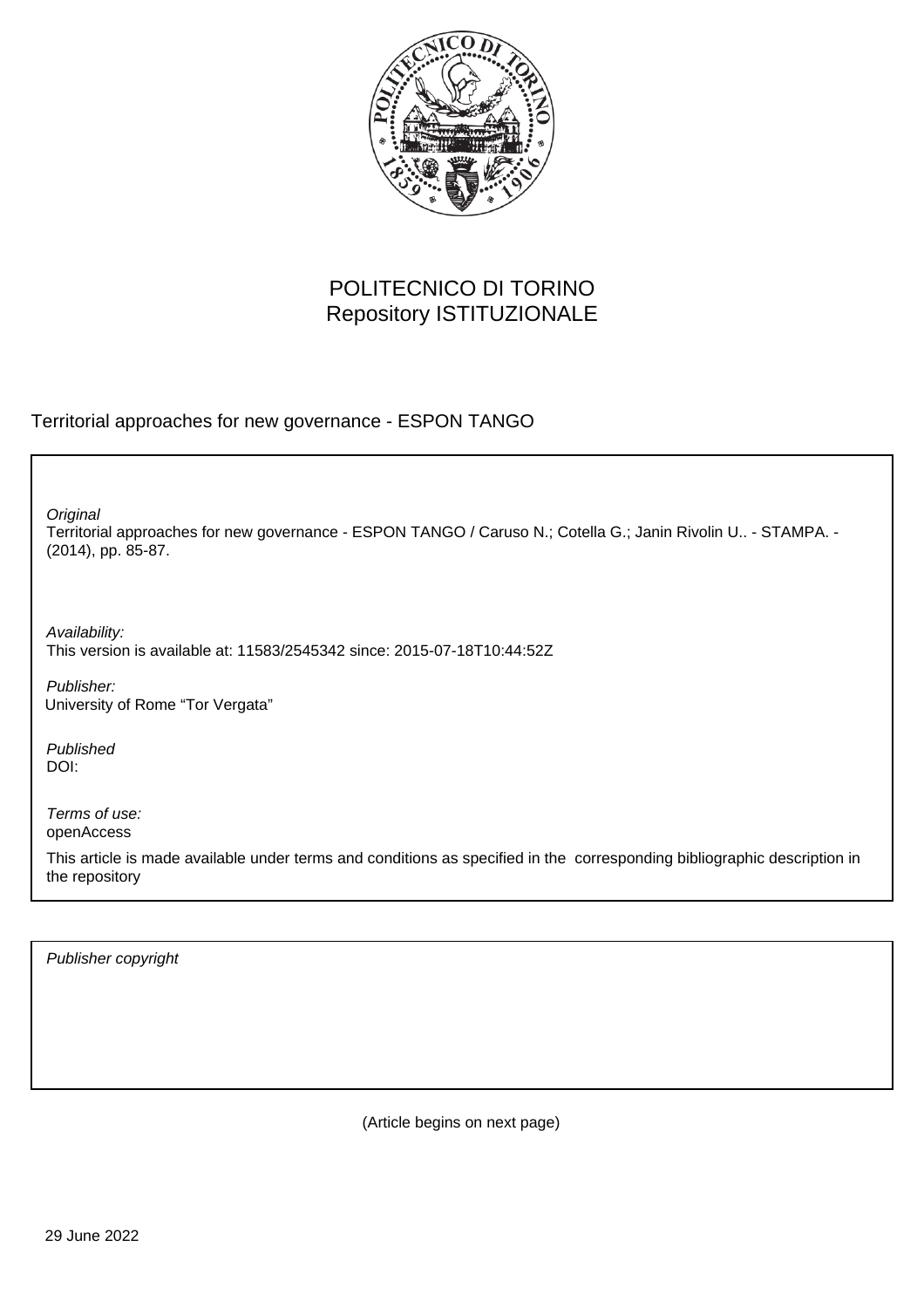# **ESPON ITALIAN EVIDENCE IN CHANGING EUROPE**

*Edited by*

Maria Prezioso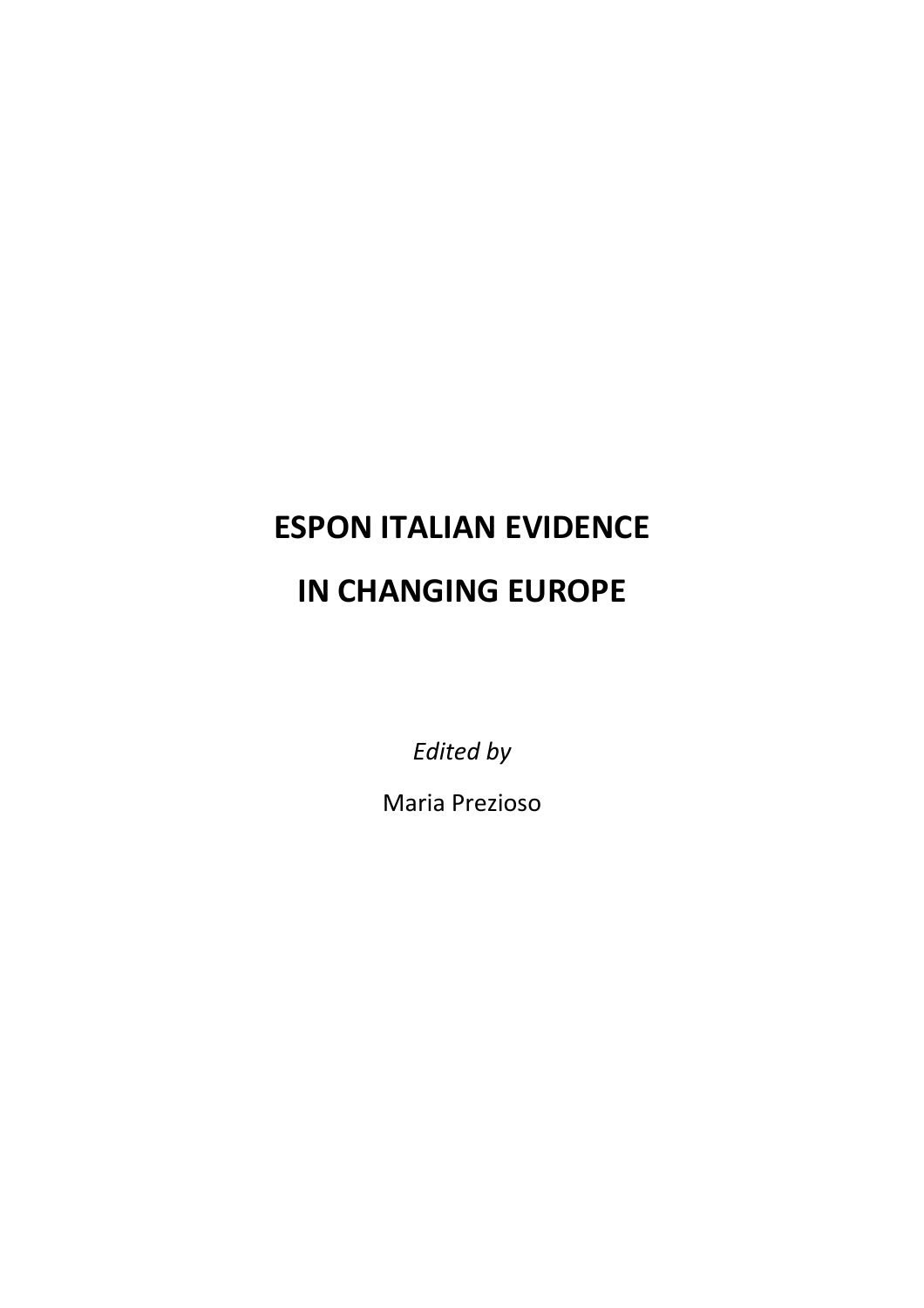#### *List of Authors:*

B. Acreman, F. Alcozer, P. Angelini, G. Baschenis, F. Bonsinetto, V. Biot, M. Burinskiené, R. Camagni, A. Cannizzaro, R. Capello, A. Caragliu, N. Caruso, M. Coronato, G. Cotella, J. de Beer, A. D'Orazio, B. Elissalde, D. Evers, E. Falco, J. Farinós Dasi, S. Favargiotti, D. Fiorello, U. Fratesi, A. Gramillano, G. Guaragno, S. Grassi, F. Heins, F. Izzo, D. Lazauskaité, C. Lenzi, B. Lino, E. Marques da Costa, P. Matiussi, A. May, M. M. Migliaccio, G. Modica, A. Montanari, S. Occelli, C. Pacchi, Z. Piazza, L. Pedrazzini, M. Prezioso, P. Rees, M. Ricci, F. Santamaria, B. Staniscia, C. Tolomelli, G. Trupiano, U. Janin Rivolin, N. Van der Gaag, A. Valenza.

The book reflects the positions and opinions expressed by the Italian partners in the execution of projects. More information on the ESPON Programme and the projects can be found on the website www.espon.eu .

Initiative taken on occasion of the Italian Semester of Presidency of the European Union

The volume is co-funded by the Ministry of Infrastructure and Transport. We thank the Monitoring Committee and the Italian Directorate General for Infrastructure, General Affairs and personnel for their support and collaboration in the activities of Italian ESPON Contact Point, Prof. Maria Prezioso, as well as the Italian team ECP and in particular Isabella Carbonaro, Maria Coronato, Angela D 'Orazio

*Cover: Zaira Piazza "2020"* Mixed media on canvas, cm. 60 x 80 *Translation:* Monica Martino and Authors where indicated *Layout and editing:* Maria Coronato *EͲbook Project:* Eusebio F. Giandomenico

© 2014 University of Rome "Tor Vergata"

*Editor:* Università degli Studi di Roma "Tor Vergata", via Orazio Raimondo, 18 - 00173 Roma *e-mail:* info@ecpitalia.uniroma2.it *Web site:* www.ecpitalia.uniroma2.it *Print:* Print on demand, Roma

ISBN: 9788890976520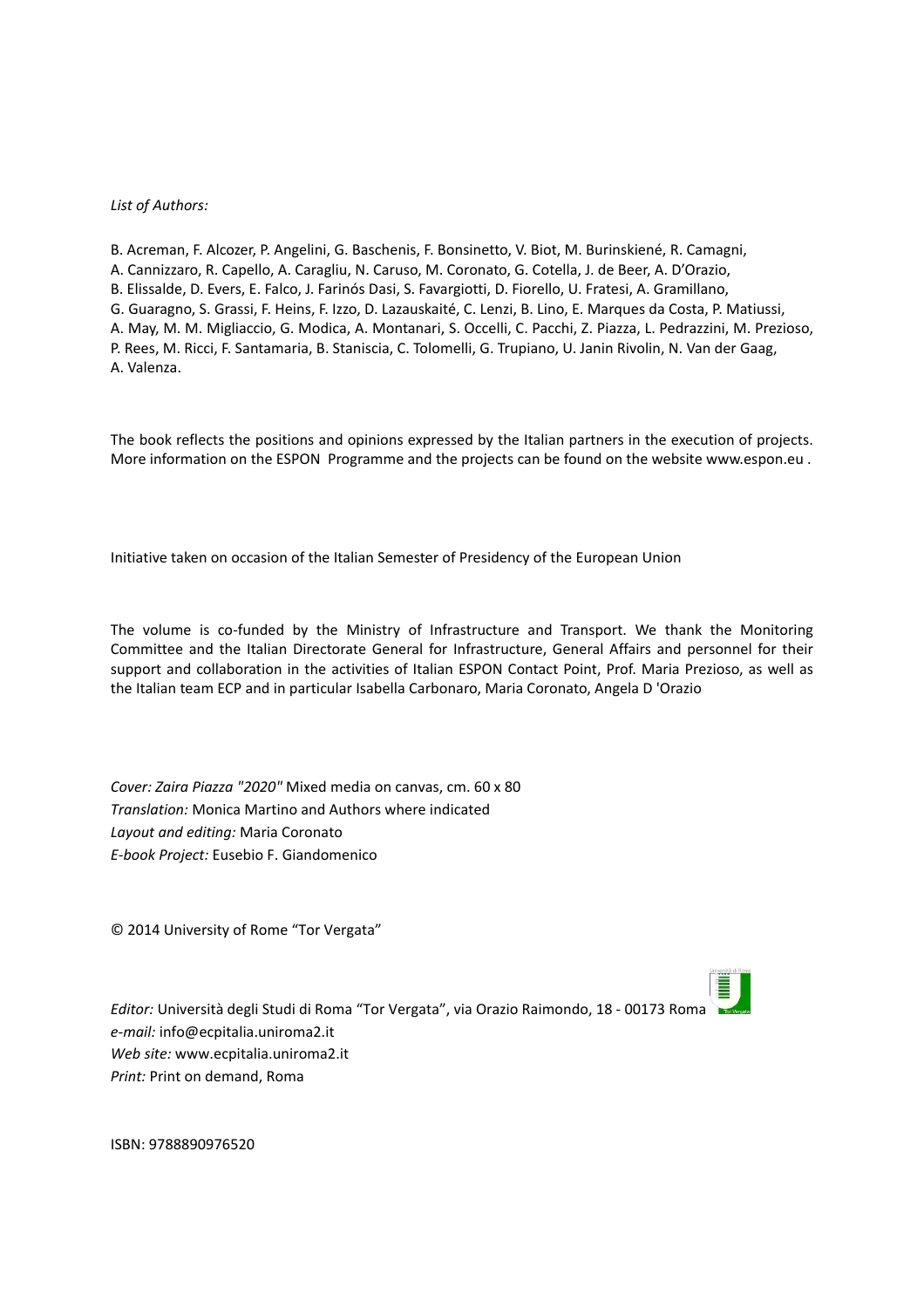As experimental people we do not act as the theoretical ones: the originality of an idea is not intended to be printed on a sheet of paper but to prove it through an original experiment (Blackett '62)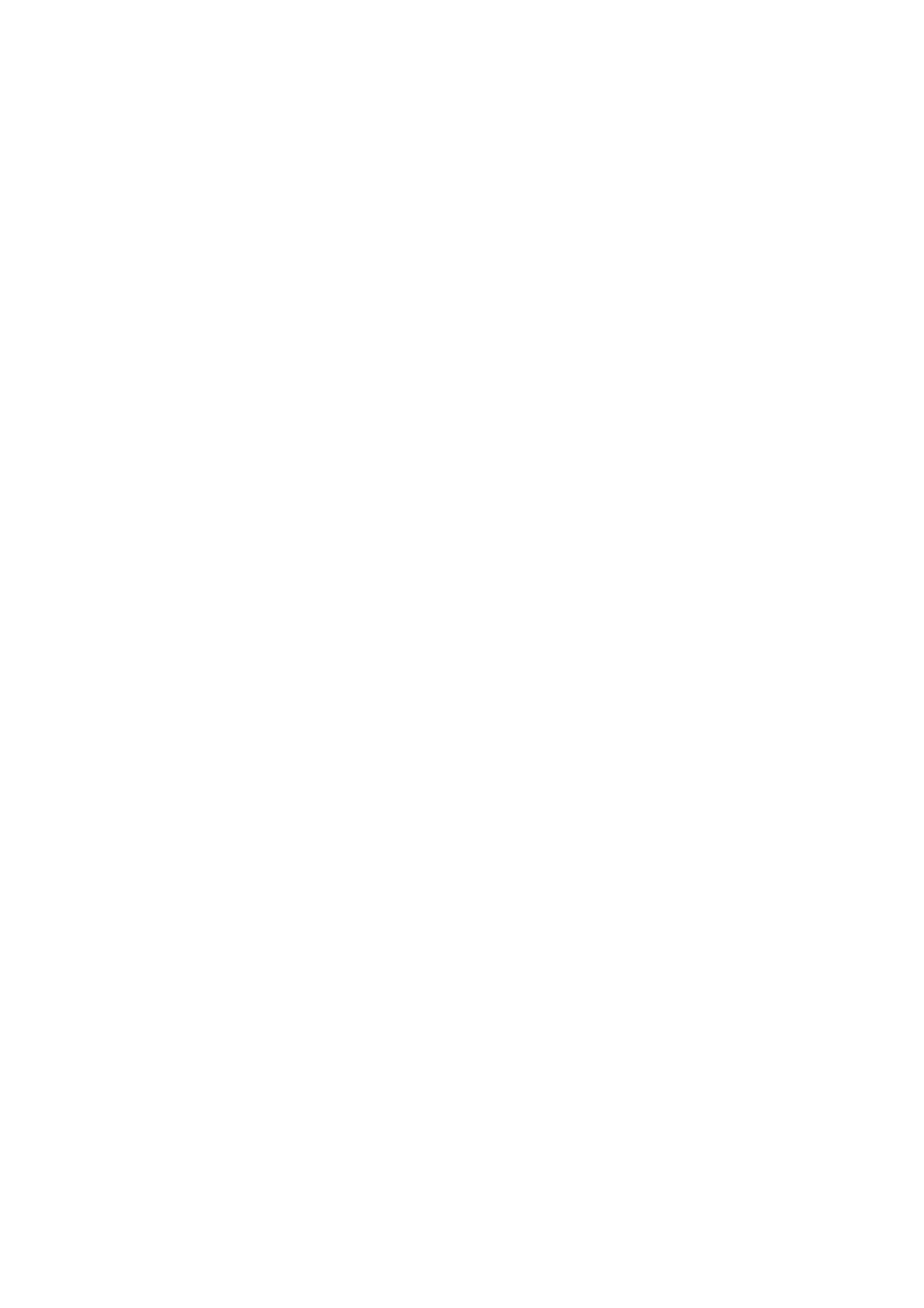# **Index**

|    | Presentation of Mr Maurizio Lupi, Minister of Infrastructures and Transports                    | 15       |
|----|-------------------------------------------------------------------------------------------------|----------|
|    | Foreword                                                                                        | 17       |
|    | (M.M. Migliaccio)                                                                               |          |
|    | Introduction                                                                                    | 19       |
|    | (B. Acreman)                                                                                    |          |
|    | ESPON 2020. Toward a new European Territorial Observatory<br>(Z. Piazza)                        | 21       |
|    | <b>ITALY TROUGH ESPON EVIDENCE 2013</b>                                                         | 31       |
|    | (M. Prezioso)                                                                                   |          |
|    | <b>PART 1</b>                                                                                   |          |
|    | ITALIAN CONTRIBUTIONS TO APPLIED RESEARCH (PRIORITY 1)                                          | 51       |
| 1. | Demographic and Migratory Flows Affecting European regions and Cities- DEMIFER                  | 53       |
|    | (P. Rees, N. van der Gaag, J. de Beer, F. Heins)                                                |          |
| 2. | Transport Accessibility at Regional/Local Scale and Patterns in Europe - TRACC<br>(D. Fiorello) | 61       |
|    | 2.1 The Project                                                                                 | 61       |
|    | 2.2 The position of Italy                                                                       | 62       |
|    | 2.3 Regional case studies                                                                       | 62       |
|    | 2.4 Policy addresses                                                                            | 63       |
| 3. | Knowledge, Innovation, Territory - KIT                                                          | 65       |
|    | (R. Capello, R. Camagni, A. Caragliu, C. Lenzi)                                                 |          |
|    | 3.1 Scope of the project                                                                        | 65       |
|    | 3.2 Position of the country in Innovation patterns                                              | 65       |
|    | 3.3 Efficiency in innovation and regional growth                                                | 68       |
|    | 3.4 Summary of regulatory implications                                                          | 68       |
| 4. | Territorial Impact of Globalisation for Europe and Its Regions-TIGER                            | 71       |
|    | (A. Montanari, B. Staniscia)                                                                    |          |
|    | 4.1 Summary of the project                                                                      | 71       |
|    | 4.2 Territorial evidences                                                                       | 71       |
|    | 4.3 Policies and intervention guidelines                                                        | 72       |
| 5. | Spatial Indicators for a Europe 2020 Strategy Territorial Analysis - SIESTA                     | 75       |
|    | (F. Bonsinetto, A. Cannizzaro, E. Falco, B. Lino, G. Modica)                                    |          |
|    | 5.1 Summary of the project<br>5.2 Italian Situation                                             | 75<br>75 |
|    | 5.3 Significant trends at the regional level                                                    | 76       |
|    | 5.4 Policy for the country and the Regions                                                      | 77       |
|    |                                                                                                 |          |
| 6. | <b>Territorial Scenarios and Visions for Europe - ET2050</b>                                    | 79       |

(R. Camagni, R. Capello, A. Caragliu, U. Fratesi)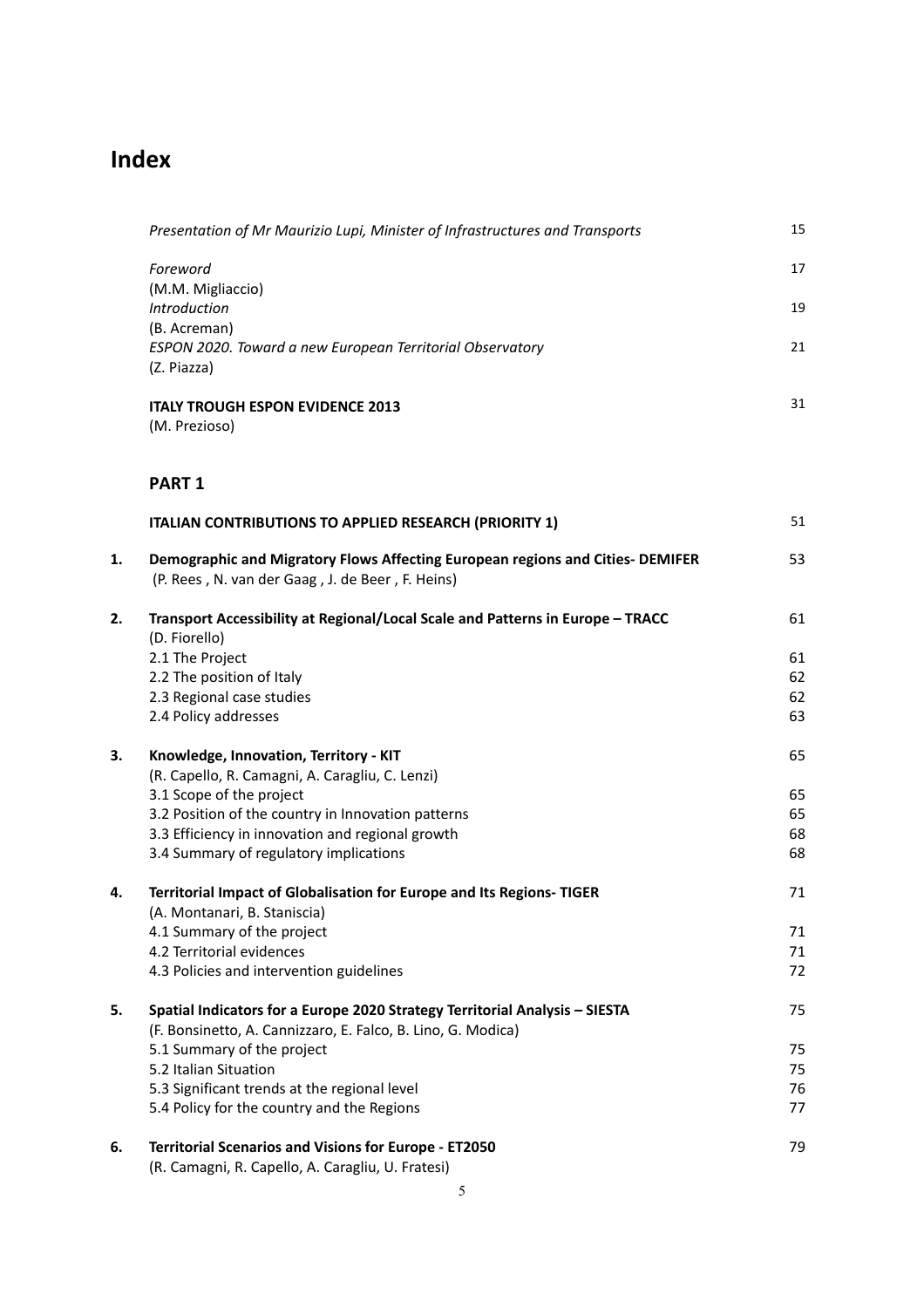|     | 6.1 Scope of the project                                                                                                                                                                                    | 79  |
|-----|-------------------------------------------------------------------------------------------------------------------------------------------------------------------------------------------------------------|-----|
|     | 6.2The country's position in the trend scenario                                                                                                                                                             | 79  |
|     | 6.3 The country's position in the territorial scenarios                                                                                                                                                     | 81  |
|     | 6.3.1 Scenario "Megas"                                                                                                                                                                                      | 81  |
|     | 6.3.2 Scenario "Cities"                                                                                                                                                                                     | 82  |
|     | 6.3.3 Scenario "Rural"                                                                                                                                                                                      | 82  |
|     | 6.4 Summary of regulatory implications                                                                                                                                                                      | 84  |
| 7.  | Territorial Approach for New Governance - TANGO                                                                                                                                                             | 85  |
|     | (N. Caruso, G. Cotella, U. Janin Rivolin)                                                                                                                                                                   |     |
|     | 7.1 Summary of the project                                                                                                                                                                                  | 85  |
|     | 7.2 Italy in ESPON TANGO research                                                                                                                                                                           | 86  |
|     | 7.3 Significant regional and sub-regional cases                                                                                                                                                             | 87  |
|     | 7.4 Indications and addresses for national and local policies                                                                                                                                               | 87  |
|     | <b>ITALIAN CONTRIBUTIONS TO TARGET ANALYSIS (PRIORITY 2)</b>                                                                                                                                                | 89  |
| 8.  | Success for Convergence Region's Economies - SURE Project " Structured Empirical<br>Analysis for Convergence regions: identifying success factors for consolidated growth -<br><b>SEARCH</b>                | 91  |
|     | (G. Trupiano, F. Izzo)                                                                                                                                                                                      |     |
|     | 8.1 Introduction                                                                                                                                                                                            | 91  |
|     | 8.2 The position of Italy                                                                                                                                                                                   | 91  |
|     | 8.3 Significant regional and sub-regional case studies                                                                                                                                                      | 92  |
|     | 8.4 Summary of related policies and guidelines for the country and the Regions                                                                                                                              | 92  |
| 9.  | Spatial Scenarios: New Tools for Local-Regional Territories - SPAN-3<br>(R. Camagni, R. Capello, U. Fratesi)                                                                                                | 95  |
|     | 9.1 The project objectives                                                                                                                                                                                  | 95  |
|     | 9.2 Alternative routes for post-crisis scenarios                                                                                                                                                            | 96  |
|     | 9.2.1 The reference scenario                                                                                                                                                                                | 96  |
|     | 9.2.2 The proactive scenario ("green economy")                                                                                                                                                              | 96  |
|     | 9.2.3 The "defensive" scenario                                                                                                                                                                              | 97  |
|     | 9.3 Results of scenarios                                                                                                                                                                                    | 97  |
|     | 9.4 Policy implications                                                                                                                                                                                     | 98  |
| 10. | Metropolisation and Polycentric Development in Central Europe: Evidence Based<br><b>Strategic Options - POLYCE</b>                                                                                          | 101 |
|     | (R. Camagni, R. Capello, A. Caragliu)                                                                                                                                                                       |     |
|     | 10.1 The project objectives                                                                                                                                                                                 | 101 |
|     | 10.2 The Italian situation and individual case studies                                                                                                                                                      | 102 |
|     | 10.3 Summary of regulatory implications                                                                                                                                                                     | 105 |
| 11. | Institutional Capacity for Territorial Development - SMART-IST                                                                                                                                              | 107 |
|     | (C. Pacchi)                                                                                                                                                                                                 |     |
|     | 11.1 The Project                                                                                                                                                                                            | 107 |
|     | 11.2 The Methodological Approach and Results                                                                                                                                                                | 108 |
| 12. | Transport Infrastructure for Peripheral Regions' Economic Development - TIP RED<br>Project "ADES - Airports as Drivers of Economic Success in Peripheral Regions"<br>(F. Alcozer, S. Favargiotti, M. Ricci) | 111 |
|     | 12.1 Summary of the project                                                                                                                                                                                 | 111 |
|     | 12.2 The position of Italy                                                                                                                                                                                  | 112 |
|     |                                                                                                                                                                                                             |     |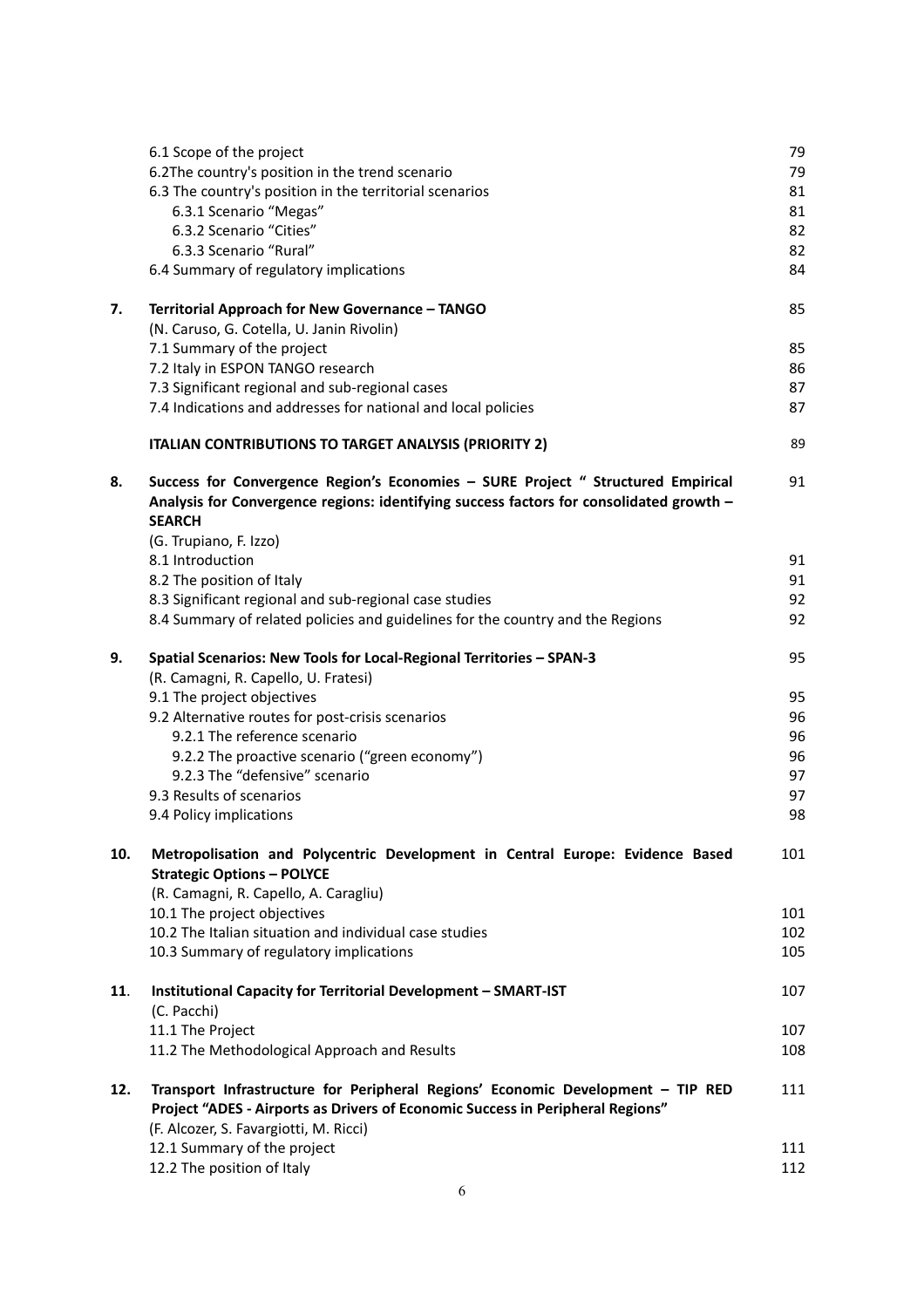|     | 12.3 Significant regional and sub-regional case studies                                                                                                         | 112 |
|-----|-----------------------------------------------------------------------------------------------------------------------------------------------------------------|-----|
|     | 12.4 Summary of related policies and guidelines for the country and the Regions                                                                                 | 113 |
|     | ITALIAN CONTRIBUTIONS TO THE SCIENTIFIC TOOLS (PRIORITY 3)                                                                                                      | 115 |
| 13. | Territorial Evidence Packs for Structural Funds Programmes - TerrEvi                                                                                            | 117 |
|     | (A. Gramillano, A. Valenza)                                                                                                                                     | 117 |
|     | 13.1 Summary and project objectives<br>13.1.1The methodological approach                                                                                        | 117 |
|     | 13.1.2The development of the project                                                                                                                            | 118 |
|     | 13.2 TerrEvi presents the territorial evidences useful for Italy                                                                                                | 118 |
|     | 13.3 Regional case studies                                                                                                                                      | 119 |
|     | 13.4 Lessons learned                                                                                                                                            | 119 |
| 14. | Update of Indicators and Maps (2011-2014) Harmonised Datasets on Local Units (LAU                                                                               | 121 |
|     | 2) - The Relevance of Municipality Data for a Comprehensive Understanding of Small-                                                                             |     |
|     | <b>Scale Territorial Dynamics</b>                                                                                                                               |     |
|     | (Elisa Ravazzoli, Thomas Streifeneder)<br>14.1 Scope of the Project                                                                                             | 121 |
|     | 14.2 Methodological Approach                                                                                                                                    | 122 |
|     | 14.3 Implications for territorial analysis or policies                                                                                                          | 122 |
|     | 14.4 Expected Results                                                                                                                                           | 124 |
|     | ITALIAN CONTRIBUTIONS TO THE TRANSNATIONAL NETWORKING ACTIVITIES (PRIORITY 4)                                                                                   | 125 |
| 15. | The European contribution of the "Integrated Territorial Development Strategies" to<br>territorial cohesion - ESPON INTERSTRAT<br>(A. D'Orazio)                 | 127 |
|     | 15.1 Introduction                                                                                                                                               | 127 |
|     | 15.2 Integrated Territorial Development Strategies (ITDSs)                                                                                                      | 129 |
|     | 15.3 ITDS characteristics                                                                                                                                       | 130 |
|     | 15.4 Scenarios in comparison                                                                                                                                    | 131 |
|     | 15.5 Transformation dynamics in administrative systems                                                                                                          | 133 |
|     | 15.6 The situation in partner countries                                                                                                                         | 135 |
|     | 15.7 Some policy addresses                                                                                                                                      | 137 |
| 16. | Capitalisation and Dissemination of ESPON Concepts - ESPON CaDEC. The Italian<br>experience<br>(M. Coronato)                                                    | 139 |
|     | 16.1 The role of "concepts" in transnational cooperation experience                                                                                             | 139 |
| 17. | Establishment of a transnational ESPON Training Programme to stimulate interest to<br>ESPON2013 Knowledge - ESPONTrain. The Italian experience<br>(M. Coronato) | 143 |

## **PART 2**

|     | THE ITALIAN REGIONS AND THE TERRITORIAL COOPERATION                             | 147 |
|-----|---------------------------------------------------------------------------------|-----|
| 18. | Piedmont Region: The position of Italian Regions towards ESPON and the use made | 149 |
|     | (G. Baschenis, S. Occelli)                                                      |     |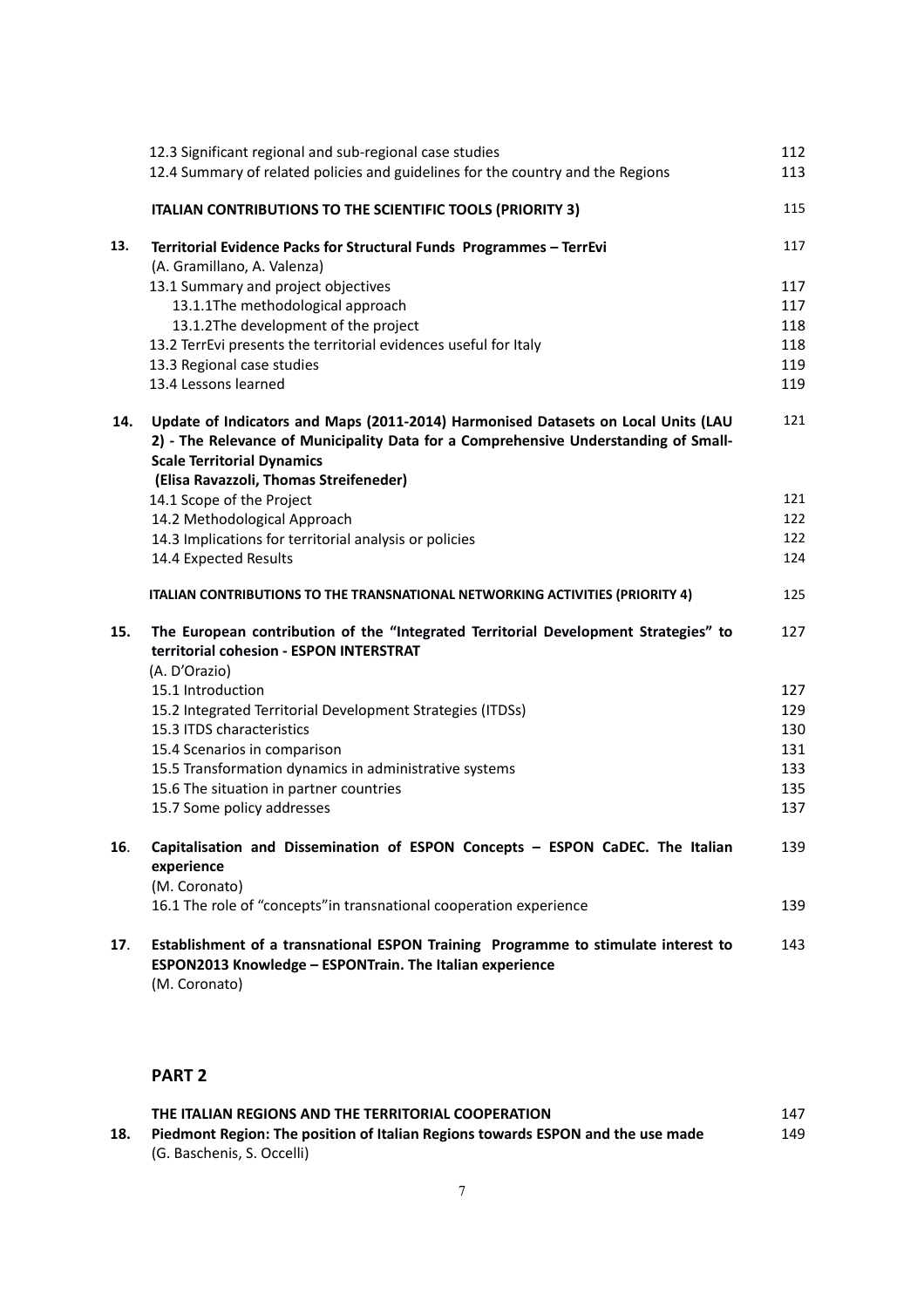|     | 18.1 Summary of our ESPON experience                                                                                                        | 149        |
|-----|---------------------------------------------------------------------------------------------------------------------------------------------|------------|
|     | 18.2 An overview to our region.                                                                                                             | 151        |
|     | 18.3 Significant aspects                                                                                                                    | 151        |
|     | 18.4 Summary of related policies and guidelines for the regions                                                                             | 152        |
| 19. | <b>The Lombardia Region</b>                                                                                                                 | 155        |
|     | (A. May, L. Pedrazzini)                                                                                                                     |            |
| 20. | The Emilia Romagna Region                                                                                                                   | 159        |
|     | (P. Matiussi, G. Guaragno)                                                                                                                  |            |
|     | 20.1 Synthesis of ESPON experience                                                                                                          | 159        |
|     | 20.2 The overlook of the Region                                                                                                             | 160        |
|     | 20.3 Significant aspects                                                                                                                    | 160        |
|     | 20.4 Summary of related policies and guidelines for the regions                                                                             | 161        |
|     | 20.4.1 The territorial capital                                                                                                              | 161        |
|     | 20.4.2 The actual cities                                                                                                                    | 161        |
|     | 20.4.3 The integrated system for wide area network                                                                                          | 162        |
| 21. | The Convention for the protection of the Alps, beyond the Alps                                                                              | 163        |
|     | (P. Angelini)                                                                                                                               |            |
|     | 21.1. The Alpine Convention: an innovative approach to the mountain<br>21.2 Synergies between the Alpine Convention and the ESPON Programme | 163<br>164 |
|     | 21.3 Final remarks                                                                                                                          | 165        |
| 22. | <b>Collaboration between ESPON and METREX</b>                                                                                               | 167        |
|     | (A. Tolomelli, S. Grassi)                                                                                                                   |            |
|     | 22.1 The growing role of metropolitan regions in the European landscape                                                                     | 167        |
|     | 22.2 The project ET 2050 Territorial Scenarios and Visions for Europe                                                                       | 167        |
|     | 22.3 The response of the Emilia-Romagna region in the consultation on "Territorial                                                          | 168        |
|     | Vision 2050"                                                                                                                                |            |
| 23. | Territorial cohesion, regional competitiveness and sustainability: a comparison                                                             | 171        |
|     | between the results of ESPON projects and addresses of European policy for the                                                              |            |
|     | transnational cooperation                                                                                                                   |            |
|     | (M. Coronato)                                                                                                                               |            |
|     | 23.1 Integrated guidelines for Cohesion, competitiveness, sustainability                                                                    | 174        |
| 24. | Cohesion policy in perspective 2014-2020. The framework for the relaunch of European                                                        | 177        |
|     | territorial cooperation and the role of macro-regions                                                                                       |            |
|     | (A. D'Orazio)<br>24.1 Introduction                                                                                                          | 177        |
|     | 24.2 In search of a new paradigm for European regional policy                                                                               | 178        |
|     | 24.3 The territorial dimension in the new Cohesion Policy 2014-2020                                                                         | 180        |
|     | 24.4 The new challenges of territorial cooperation: the role of macro-regional strategies                                                   | 182        |
|     | 24.5 Conclusions                                                                                                                            | 184        |
| 25. | Italy in transnational cooperation: ESPON Contact Points                                                                                    | 187        |
|     | 25.1 Portugal (E. Marques da Costa)                                                                                                         | 187        |
|     | 25.2 France (B. Elissalde, F. Santamaria)                                                                                                   | 188        |
|     | 25.3 Belgium (V. Biot)                                                                                                                      | 189        |
|     | 25.4 Spain (J. Farinós Dasi)                                                                                                                | 190        |
|     | 25.5 The Netherlands (D. Evers)                                                                                                             | 191        |
|     | 25.5 Lithuania (M. Burinskiené, D. Lazauskaité                                                                                              | 193        |
|     | 8                                                                                                                                           |            |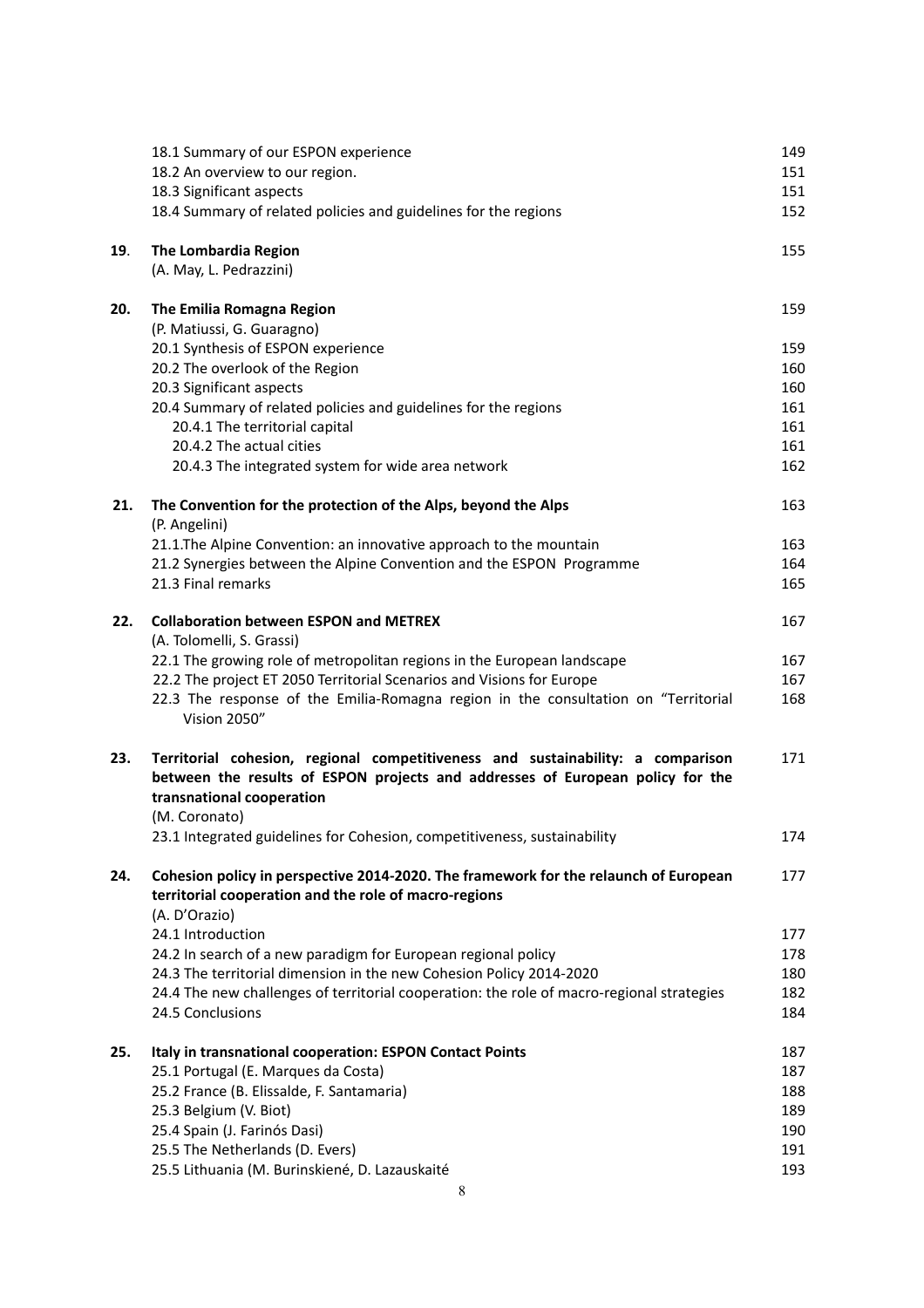| 26. | A new Territorial Agenda for Italy. The identification of the territorial capital in support<br>of the Country guidelines in the 2020 Perspective.<br>(M. Prezioso) | 195 |
|-----|---------------------------------------------------------------------------------------------------------------------------------------------------------------------|-----|
|     | Afterword<br>The future for ESPON Programme<br>(P. Mehlbye)                                                                                                         | 201 |
|     | <b>REFERENCES</b>                                                                                                                                                   | 205 |
|     | <b>CREDITS</b>                                                                                                                                                      | 217 |

# **Maps**

| Map 1         | Employment rate, 20-64, in 2010. Distance to National 2020 Target, SIESTA                                      | 44  |
|---------------|----------------------------------------------------------------------------------------------------------------|-----|
| Map 2         | Total expenditure on R%D, 2008, Distance to National 2020 target, SIESTA                                       | 45  |
| Map 3         | Population aged 30-34 with a tertiary education - Average 2007/10. Distance to<br>National 2020 target, SIESTA | 46  |
| Map 4         | Population growth in urban and peripheral regions, DATABASE, 2010                                              | 48  |
| Map 5         | Net Migration by main components 2000-07                                                                       | 55  |
| Map 6         | Impact of migration on Population in 2050, DEMIFER                                                             | 57  |
| Map 7         | Examples of accessibility maps produced in the TRACC project                                                   | 61  |
| Map 8         | Territorial patterns of innovation in Europe                                                                   | 67  |
| Map 9         | Index of Europe 2020 Strategy                                                                                  | 76  |
| Map 10        | Annual average GDP growth rate in the baseline scenario, KIT                                                   | 80  |
| Map 11        | Annual average GDP growth rate: difference between the MEGAs scenario and<br>the baseline, ET2050              | 81  |
| Map 12        | Annual average GDP growth rate: difference between the Cities scenario and the<br>baseline, ET2050             | 82  |
| Map $13$      | Annual average GDP growth rate: difference between the Rural scenario and the<br>baseline, ET2050              | 83  |
| Map 14        | Annual average GDP growth rates 2005-2025 in the Reference scenario, SPAN-3                                    | 98  |
| Map 15        | Demifer scenarios of change in labour force in 2005-2050 in Molise region and in<br>Italy                      | 118 |
| <b>Map 16</b> | Population aged 30-34 with a tertiary education. Average 2007/10, SIESTA                                       | 197 |
| Map 17        | Population aged 30-34 with tertiary education. Average 2007/2010 - Distance to<br>National 2020 Target, SIESTA | 197 |

# **Figures**

| Figure 1 | Future trends of regional dispariteis (Theil Index), ET 2050                     |     |  |  |  |
|----------|----------------------------------------------------------------------------------|-----|--|--|--|
| Figure 2 | The Theil index in the four scenarios                                            |     |  |  |  |
| Figure 3 | Predicted urban 'equilibrium' size (in % on actual size).                        | 103 |  |  |  |
| Figure 4 | Predicted equilibrium population for different levels of high-level urban        | 104 |  |  |  |
|          | functions, POLYCE                                                                |     |  |  |  |
| Figure 5 | Predicted equilibrium population for different levels of city networking, POLYCE |     |  |  |  |
| Figure 6 | Institutional Thickness's Paradigm, SMART-IST                                    |     |  |  |  |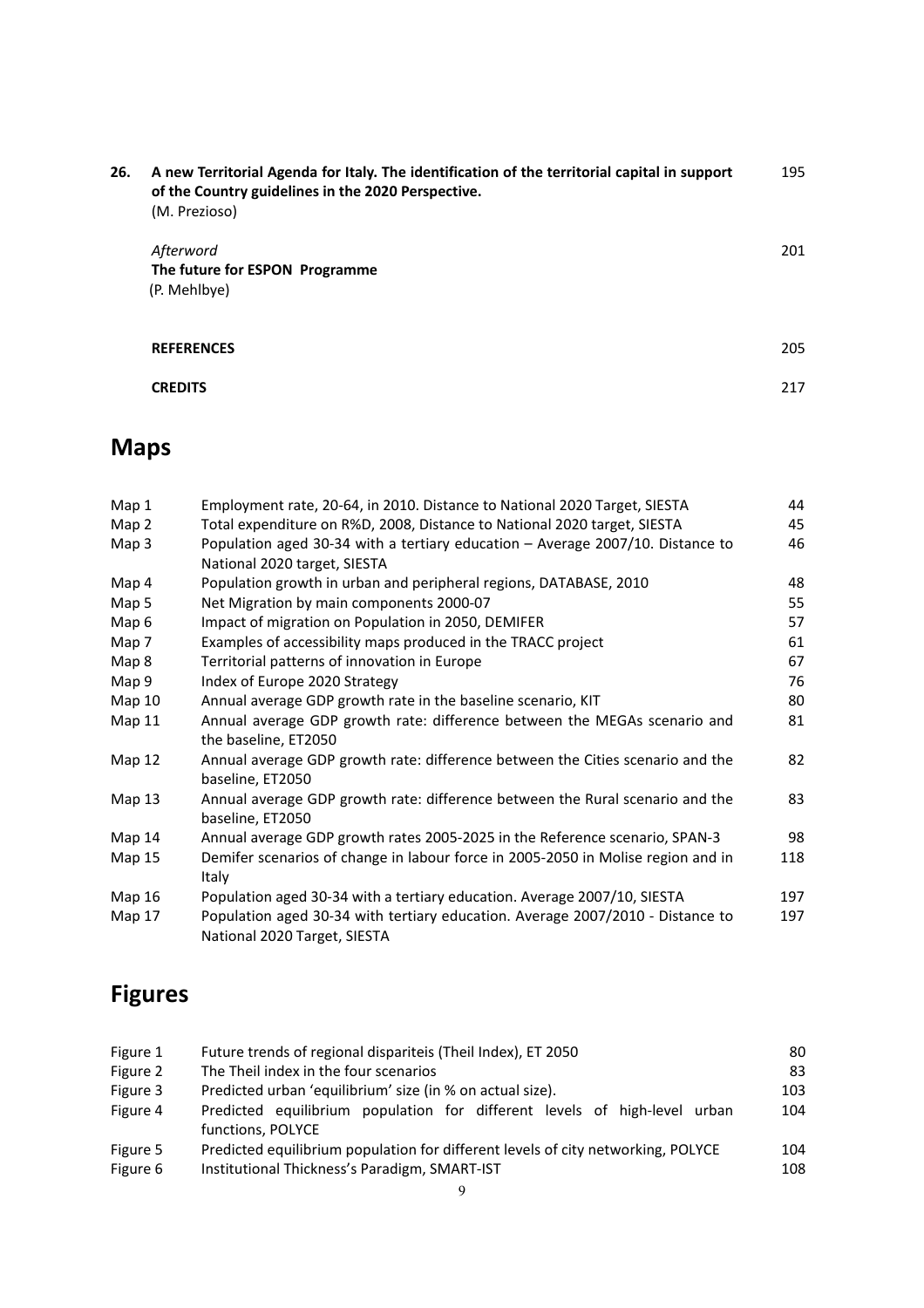| Figure 7  | Traffic lights with Smart Growth indicators for Umbria region compared to Italy | 119 |
|-----------|---------------------------------------------------------------------------------|-----|
|           | and EU27+4 area, TerrEvi                                                        |     |
| Figure 8  | Flowchart of activities within the project                                      | 123 |
| Figure 9  | Population growth rate 2001-2011                                                | 124 |
| Figure 10 | Diagram of CaDEC project, CaDEC                                                 | 142 |
| Figure 11 | <b>ESPONTrain Project, ESPONTrain</b>                                           | 145 |
| Figure 12 | Regional Territorial Plan - Piemonte Region                                     | 150 |
| Figure 13 | Territorial regional Plan - The regional policentric system                     | 150 |
| Figura 14 | Regional Territorial Planning of Lombardia Region: the position of Lombardia    | 156 |
|           | region in Europe, opportunity of growth                                         |     |
| Figure 15 | PTR of Lombardy – the three macro-objectives of the plan: "Reinforcing          | 157 |
|           | competitiveness", Protect and enhance resources", "Rebalancing the territory".  |     |
| Figure 16 | System of urban polarities of the Padano-Alpine-Maritime area                   | 159 |
| Figure 17 | Urban development scenarios of the European space                               | 161 |
| Figure 18 | Integrated system for wide area                                                 | 162 |

# **Tables**

| Table 1 | Overview of the five dimensions and twelve indicators of territorial governance                                       | 85  |
|---------|-----------------------------------------------------------------------------------------------------------------------|-----|
| Table 2 | Europe's socio-political macroregions and Worldwide Governance Indicators                                             | 86  |
| Table 3 | Evaluation features for Planning systems                                                                              | 132 |
| Table 4 | Typologies of government structures related to their centralisation degree                                            | 134 |
| Table 5 | ITDSs in INTERSTRAT countries: a summary, INTERSTRAT                                                                  | 135 |
| Table 6 | Example of a matrix for the assessment of the effects expected from the 2020<br>Strategy in support of policy choices | 199 |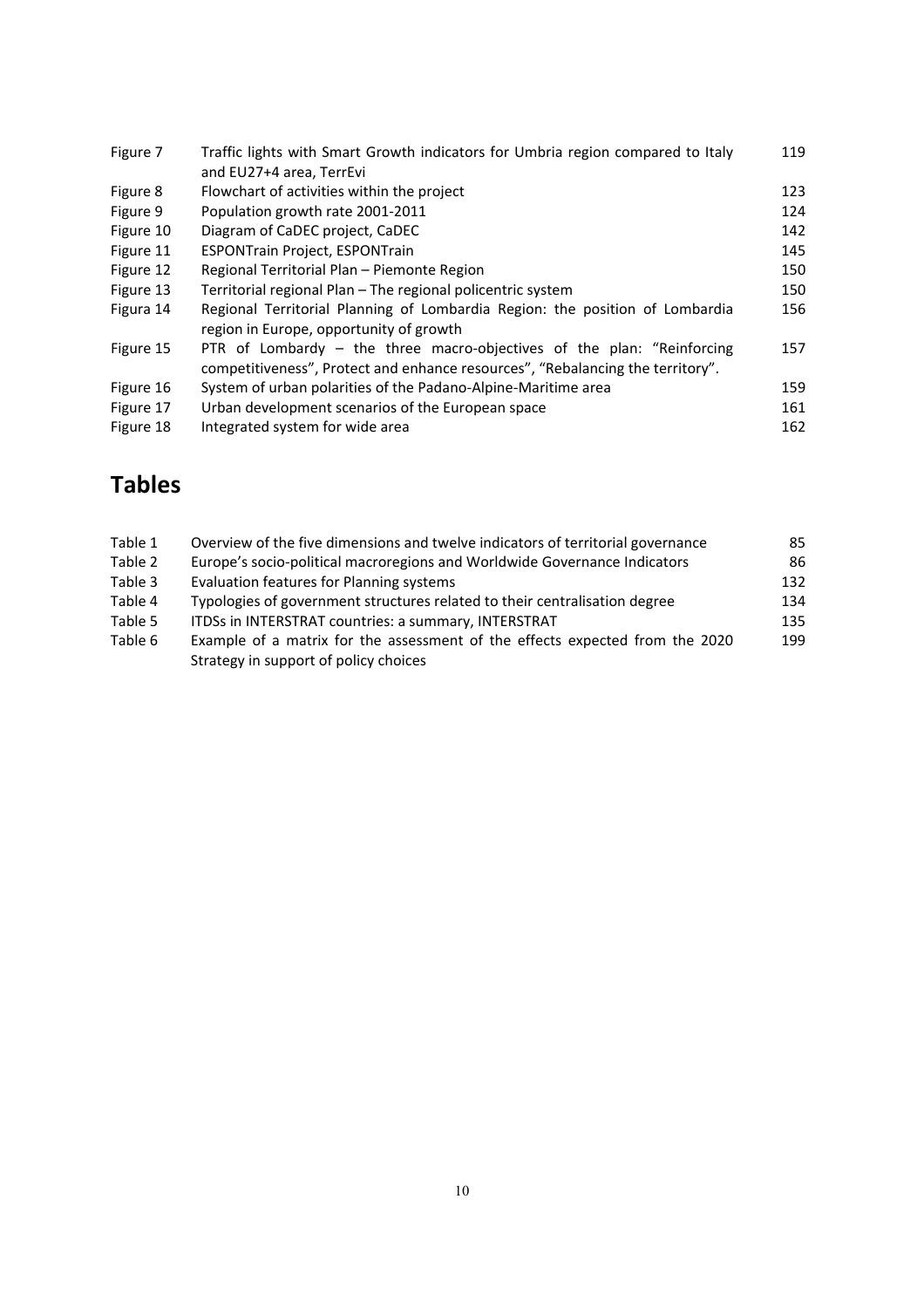## **7. TERRITORIAL APPROACHES FOR NEW GOVERNANCE - ESPON TANGO<sup>1</sup>**

## *Nadia Caruso<sup>2</sup> , Giancarlo Cotella<sup>3</sup> , Umberto Janin Rivolin<sup>4</sup>*

## 7.1 SUMMARY OF THE PROJECT

The ESPON project TANGO (Territorial Approaches for New Governance)5 was tendered on December 2010, and performed during the period June 2011 / May 2014 by a Transnational Project Group led by Nordregio, Stockholm. Politecnico di Torino6 was partner of the TPG with the OTB Research Centre of the Delft University of Technology, the University of Newcastle upon Tyne, the Centre for Regional Studies of the Hungarian Academy of Science, and the Faculty of Civil and Geodetic Engineering of the University of Ljubljana.

The TANGO project builds on the assumption that territorial governance matters in order to achieve territorial cohesion and the 'Europe 2020' Strategy's objectives. Its main aims are thus to assess the status of territorial governance throughout Europe and to propose recommendations for improvement. This has been done through a series of conceptual surveys and in-depth qualitative analyses of 12 case studies of territorial governance throughout Europe.

In brief, the TPG developed an operational definition of territorial governance as "the formulation and implementation of public policies, Programmes and projects for development (i.e. an improvement in efficiency, equality and environmental quality of a place/territory)" by five "dimensions", which were further detailed into twelve qualitative "indicators" for analysing the performance of territorial governance (Table 1). Besides, a typology of territorial governance across Europe was developed (see section 7.2).

| Dimensions of territorial governance |                                                             | Indicators for analysing the performance of territorial<br>governance |  |  |  |
|--------------------------------------|-------------------------------------------------------------|-----------------------------------------------------------------------|--|--|--|
|                                      | Co-ordinating actions of actors and institutions            | <b>Governing Capacity</b>                                             |  |  |  |
|                                      |                                                             | Leadership                                                            |  |  |  |
|                                      |                                                             | Subsidiarity                                                          |  |  |  |
|                                      | Integrating policy sectors                                  | <b>Public Policy Packaging</b>                                        |  |  |  |
|                                      |                                                             | Cross-Sector Synergy                                                  |  |  |  |
|                                      |                                                             | Democratic Legitimacy                                                 |  |  |  |
| 3.                                   | Mobilising stakeholder participation                        | <b>Public Accountability</b>                                          |  |  |  |
|                                      |                                                             | Transparency                                                          |  |  |  |
|                                      |                                                             | Reflexivity                                                           |  |  |  |
| 4.                                   | Being adaptive to changing contexts                         | Adaptability                                                          |  |  |  |
|                                      |                                                             | Territorial relationality                                             |  |  |  |
| 5.                                   | Realising place-based/territorial specificities and impacts | Territorial knowledgeability and impacts                              |  |  |  |

#### **Table 1: Overview of the five dimensions and twelve indicators of territorial governance**

 $\overline{a}$ 

<sup>&</sup>lt;sup>1</sup> English translation provided by the Authors<br><sup>2</sup> Post-doctoral scholar in Spatial Planning and Local Development, Inter University Science Department, Planning and Policies of the territory, Politecnico di Torino<br><sup>3</sup> Researcher of Technology and Urban Planning, Inter University Science Department, Planning and Policies of the territory,

Politecnico di Torino<br><sup>4</sup> Extraordinary Professor of Technology and Urban Planning, Inter University Science Department, Planning and Policies of the

territory, Politecnico di Torino<br><sup>5</sup> http://www.espon.eu/main/Menu\_Projects/Menu\_AppliedResearch/tango.html<br><sup>6</sup> Proiect team: Nadia Caruso, Giancarlo Cotella, Alberta De Luca. Francesca Governa, Umberto Janin Rivolin (coor

Marco Santangelo.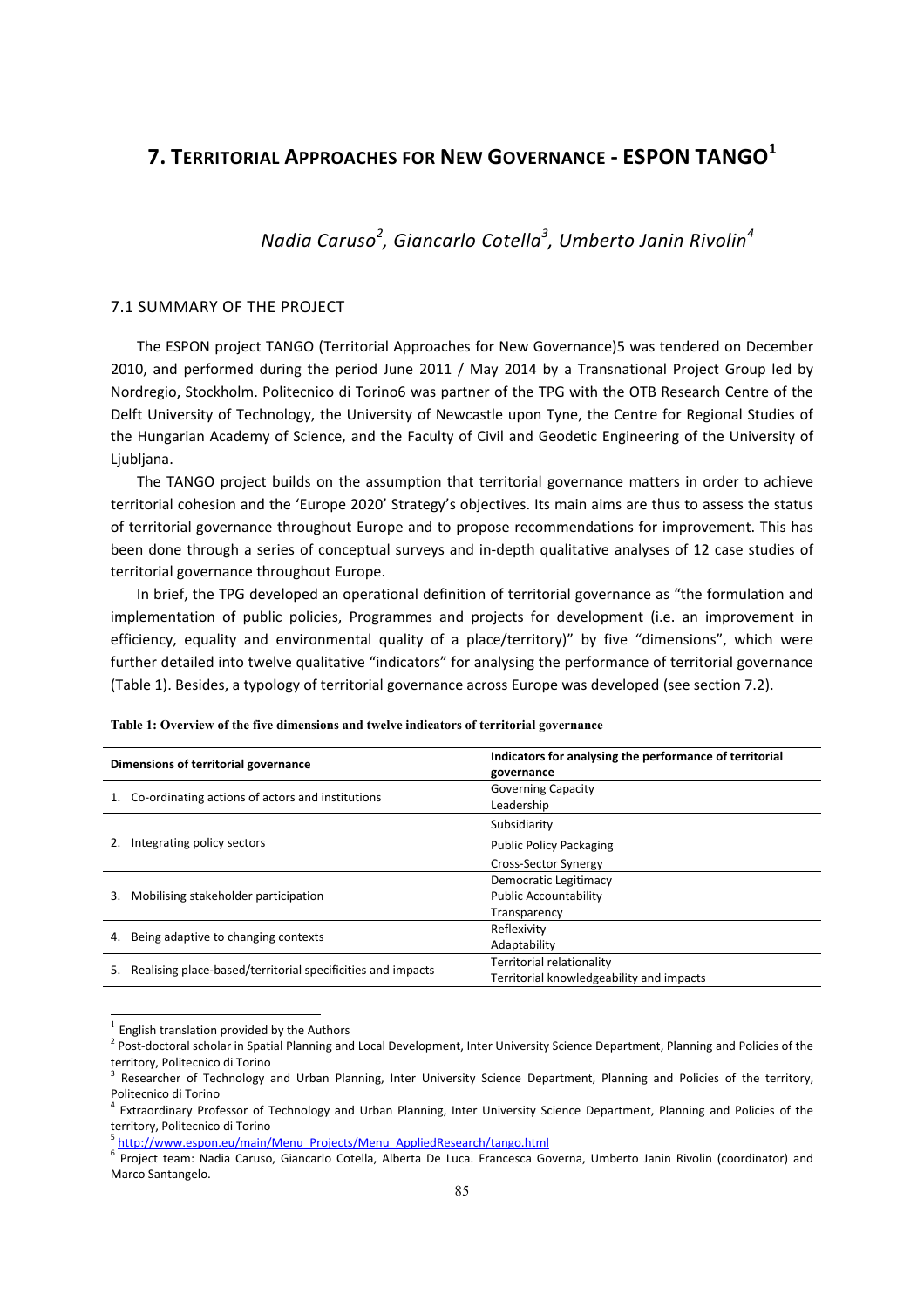The above definition, dimensions and indicators have served to provide guidelines for the case study analysis and constituted the underlying framework for the overall research. Particularly, a framework for the identification and transferability of good territorial governance "features" was developed in order to draft the handbook entitled 'Towards Better Territorial Governance in Europe: A Guide for practitioners, policy and decision makers', a forthcoming publication by ESPON (see section 7.4).

#### 7.2 ITALY WITHIN ESPON TANGO

Single countries did not receive relevant attention in the TANGO project, since territorial governance was approached in more general terms and surveys were rather focused on policies and practices retrieved from specific case studies (often cross-border or transnational). However, national perspectives were analysed in order to develop a typology of territorial governance in Europe. Italy was therefore compared to other ESPON (not only EU) countries, in order to identify some general clusters according to their main common features.

Taking the existing comparative studies about government, governance and planning systems into account, the TPG developed indeed the seed of a possible typology of territorial governance in Europe. With the aid of hierarchical cluster analysis, seven socio-political macroregions have been identified in which the World Bank's Worldwide Governance Indicators (WGI)7 are most similar (Table 2). The main key trends in territorial governance across these clusters of countries, as well as different approaches to tackling territorial policies, were then traced through an online survey.

|                                                               | Voice and<br>account-<br>ability | Political<br>stability &<br>absence of<br>violence | Govern-<br>ment<br>effective-<br>ness | Regulatory<br>quality | Rule of law | Control of<br>corruption |
|---------------------------------------------------------------|----------------------------------|----------------------------------------------------|---------------------------------------|-----------------------|-------------|--------------------------|
| Nordic states<br>FI, DK, IS, NO, SE                           | Very strong                      | Strong                                             | Very strong                           | Very strong           | Very strong | Very strong              |
| Rhinelandic states<br>AT, BE, CH, DE, FR, LU,<br><b>NL</b>    | Strong                           | Strong                                             | Very strong                           | Very strong           | Very strong | Very strong              |
| <b>British Isles</b><br>IE, UK                                | Strong                           | Strong                                             | Strong                                | Strong                | Very strong | Very strong              |
| Southern states<br>CY, EL, ES, IT, MT, PT,<br><b>SI</b>       | Strong                           | Strong                                             | Strong                                | Strong                | Strong      | Strong                   |
| <b>Baltic states</b><br>EE, LT, LV                            | Strong                           | Strong                                             | Strong                                | Strong                | Strong      | Moderate                 |
| Visegrád states<br>CZ, HU, PL, SK                             | Strong                           | Strong                                             | Strong                                | Strong                | Strong      | Moderate                 |
| <b>Balkan states</b><br>AL, BA, BG, HR, KV,<br>ME, MK, RO, RS | Moderate                         | Moderate                                           | Moderate                              | Moderate              | Moderate    | Moderate                 |

**Table 2: Europe's socioͲpolitical macroregions and Worldwide Governance Indicators**

l

 $^7$  The Worldwide Governance Indicators are publicly available at  $\underline{\text{www.govindicators.org}}$ .